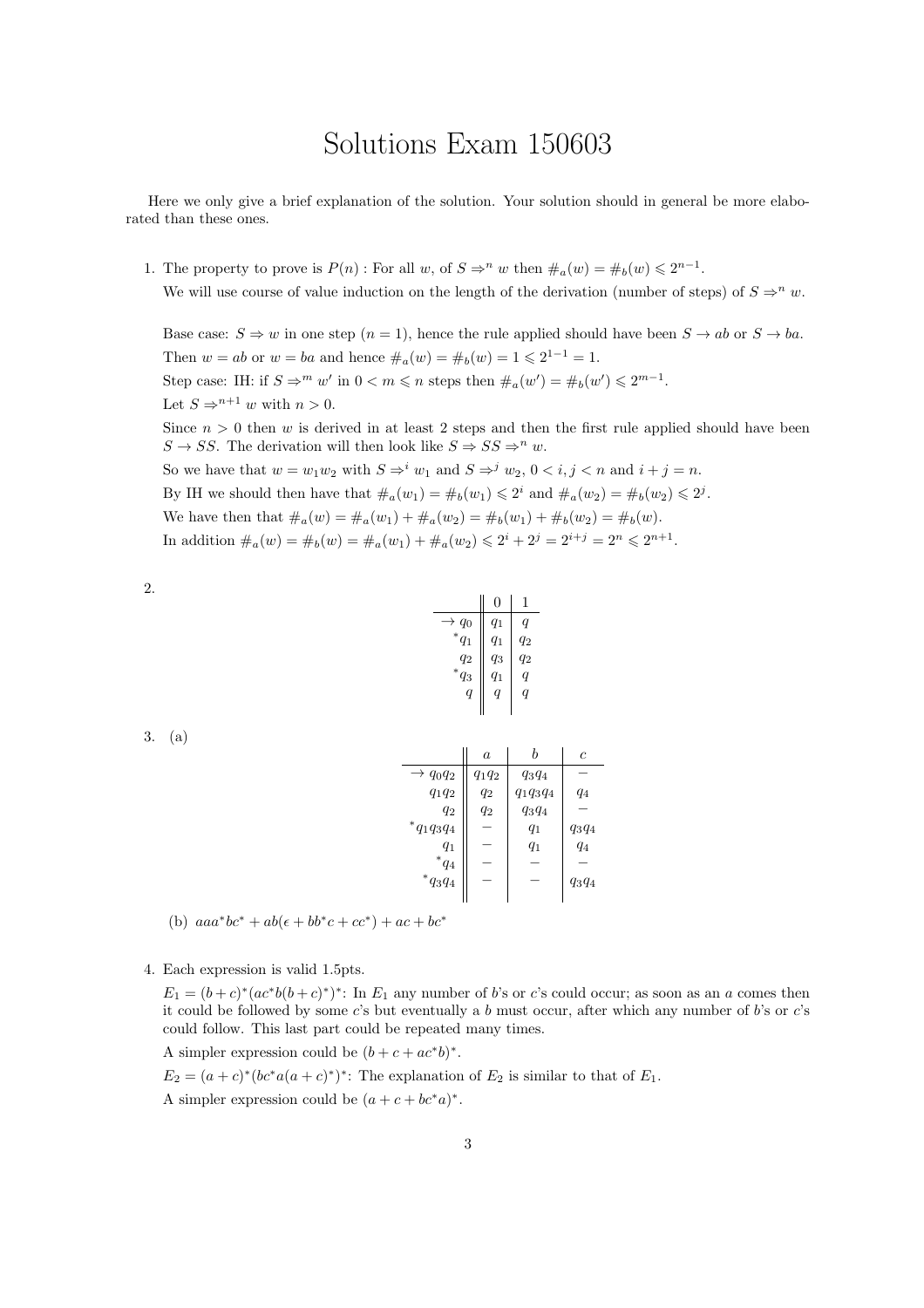$E = c^*$ : If an *a* occurs in *E* it must be followed by a *b* which in turn should be followed by another *a* and in turned followed by another *b* and then the would should be infinite. So no *a* can occur in *E*. For similar reasons no *b* can occur in *E*, so only *c*'s can occur in *E*.

5. First we run the algorithm that identifies equivalent states.

|       | $q_0$ | $q_1$ | $q_2$ | $q_3$ | $q_4$ | $q_5$ |
|-------|-------|-------|-------|-------|-------|-------|
| $q_6$ | X     | X     | Y     | Y     | Χ     |       |
| $q_5$ |       |       |       |       |       |       |
| $q_4$ | X     | X     |       |       |       |       |
| $q_3$ |       |       |       |       |       |       |
| $q_2$ |       | Y     |       |       |       |       |
| $q_1$ |       |       |       |       |       |       |

After the base case in the algorithm we can distinguish  $(q_0, q_6)$ ,  $(q_1, q_6)$ ,  $(q_2, q_6)$ ,  $(q_3, q_6)$ ,  $(q_4, q_6)$  and (*q*0*, q*5), (*q*1*, q*5), (*q*2*, q*65), (*q*3*, q*5), (*q*4*, q*5).

After this, a can distinguish  $(q_0, q_4)$ ,  $(q_1, q_4)$ ,  $(q_2, q_4)$ ,  $(q_0, q_3)$ ,  $(q_1, q_3)$ ,  $(q_2, q_3)$ ,  $(q_0, q_2)$ ,  $(q_0, q_1)$ , and  $(q_1, q_2)$ , in that order, since it takes them to already distinguishable pairs.

The resulting automaton is:

|                        | $\alpha$ | h        |
|------------------------|----------|----------|
| $q_0$<br>$\rightarrow$ | $q_3q_4$ | $q_5q_6$ |
| $q_1$                  | $q_0$    | $q_5q_6$ |
| $q_2$                  | $q_1$    | 9394     |
| $q_3q_4$               | $q_5q_6$ | $q_3q_4$ |
| *<br>$q_5q_6$          | $q_2$    | $q_5q_6$ |
|                        |          |          |

- 6. (a) See slide 8 lecture 8.
	- (b) Let us assume the language is regular. Then the PL must apply. Let *n* be the constant given by the lemma. Let us consider the word  $0^n1^{n+1}2^{n+2}$  which satisfies the conditions in the lemma.

We know now that the word can be divided in 3 parts  $xyz$  and that  $|xy| \leq n$  so  $xy$  should contain only 0's.

Since  $y \neq \epsilon$  then *y* will contain at least one 0. Hence if we pump  $y \leq k$  1 times we will have more 0's than 1's and then the resulting word will not belong to the language.

This contradicts the PL so we deduce that the language is not regular.

7. (a) First of all observe that for  $n < m < 2n$  to be a valid expression then  $n > 1$ .

$$
S \to 0S11 \mid 0A1 \qquad A \to 0A1 \mid 011
$$

(b) When constructing a word we first use the rule  $S \to 0S11$   $i \geq 0$  times. This will put *i* 0's and 2*i* 1's in the word.

Then we must use the rule  $S \to 0A1$  and thereafter we use the rule  $A \to 0A1$   $j \geqslant 0$  times. This will put  $j + 1$  0's and 1's in the word.

Finally we finished with 011 adding a 0 and 2 1's in the word.

So in total we put  $n = i + j + 2$  0's and  $m = 2i + j + 3$  1's. It is clear that  $i + j + 2 < 2i + j + 3 <$  $2i + 2j + 4.$ 

(c) No, the grammar is not ambiguous.

There is only 1 recursive production from each of the variables, so the only way this grammar would be ambiguous is if there are 2 possible divisions of n into  $i + j + 2$  and  $i' + j' + 2$  so that the nr of 1's would be the same, that is  $2i + j + 3 = 2i' + j' + 3$ .

But if  $i + j = i' + j'$  and  $2i + j = 2i' + j'$  hold then  $j = i' + j' - i$  and then  $2i - i + i' + j' = 2i' + j'$ must hold, which means  $i + i' = 2i'$  so  $i = i'$  and hence  $j = j'$ .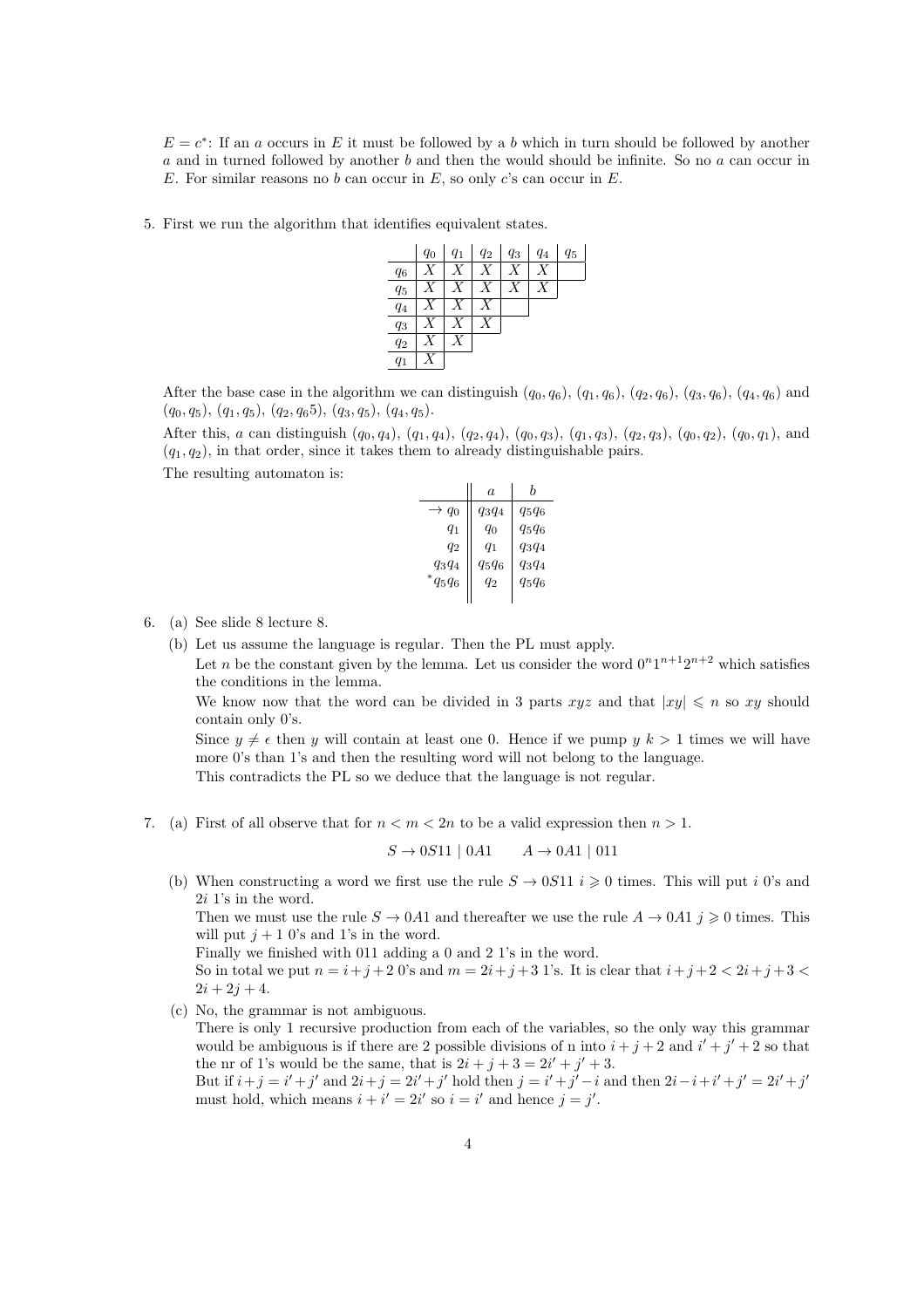(d) The rightmost/leftmost derivation is  $S \Rightarrow 0S11 \Rightarrow 00A111 \Rightarrow 000A1111 \Rightarrow 0000111111$ . (e)

$$
S \rightarrow ZF | ZB \nA \rightarrow ZB | ZT \nC \rightarrow 1\nF \rightarrow ST\nT \rightarrow OO\nB \rightarrow AO
$$

8. (a) i. (2pts) Nullable variables: *A, B, H, G*.

| $S \rightarrow 0AS1$   $0SB1$   $0S1$   $C$ |                             |
|---------------------------------------------|-----------------------------|
| $A \rightarrow 0A \mid 0$                   | $B\to 1B\mid 1$             |
| $C\rightarrow 2C \mid D$                    | $D \rightarrow 3   3D   3E$ |
| $E \rightarrow 4E \mid F$                   | $F \to 4F \mid E$           |
| $G \rightarrow 5G \mid 5 \mid H$            | $H \rightarrow 5H$   5      |

ii. (2pts) Unit productions:  $S \to C$ ,  $C \to D$ ,  $E \to F$ ,  $F \to E$ ,  $G \to H$ .

iii. (1.5pts) Non-generating symbols: *E,F*

| $S \rightarrow 0AS1$   $0SB1$   $0S1$   $2C$   3   $3D$ |                           |
|---------------------------------------------------------|---------------------------|
| $A \rightarrow 0A \mid 0$                               | $B\to 1B\mid 1$           |
| $C\rightarrow 2C$   3   3D                              | $D \rightarrow 3 \mid 3D$ |
| $G \rightarrow 5G$   $5$   $5H$                         | $H \rightarrow 5H$   5    |
|                                                         |                           |

iv. (1.5pts) Non-reachable symbols: *G, H*

$$
S \rightarrow 0AS1 \mid 0SB1 \mid 0S1 \mid 2C \mid 3 \mid 3D
$$
  
\n
$$
A \rightarrow 0A \mid 0
$$
  
\n
$$
C \rightarrow 2C \mid 3 \mid 3D
$$
  
\n
$$
B \rightarrow 1B \mid 1
$$
  
\n
$$
D \rightarrow 3 \mid 3D
$$

(b) *A* generates  $0^+$ , *B* generates  $1^+$ , *D* generates  $3^+$  and *C* generates  $2^+3^+$ . *S* generates  $0+2+3+1+2+3+$ .

9.

$$
\begin{array}{|l|lll} \hline \{S,A,B\} & & \\ \{A,B\} & \{S,A,B\} & \\ \{A,B\} & \{S,A\} & \{A,B\} & \\ \{A,B\} & \{S,A\} & \{B\} & \{S,B\} & \\ \{B\} & \{S,A\} & \{B\} & \emptyset & \{S,A\} & \\ \hline \{B\} & \{A\} & \{B\} & \{A\} & \{A\} & \{B\} \\ \hline b & a & b & a & a & b \\\hline \end{array}
$$

Since *S* belongs to the upper set then the string is generated by the grammar.

10. (a) Observe that the word 1 should belong to the language. Let  $\Sigma = \{0, 1\}$  and  $a \in \{0, 1\}$ . Let  $M = (\{q_0, \ldots, q_4, q_f\}, \Sigma, \delta, q_0, \Box, \{q_f\})$ , and  $\delta$  is as follows: